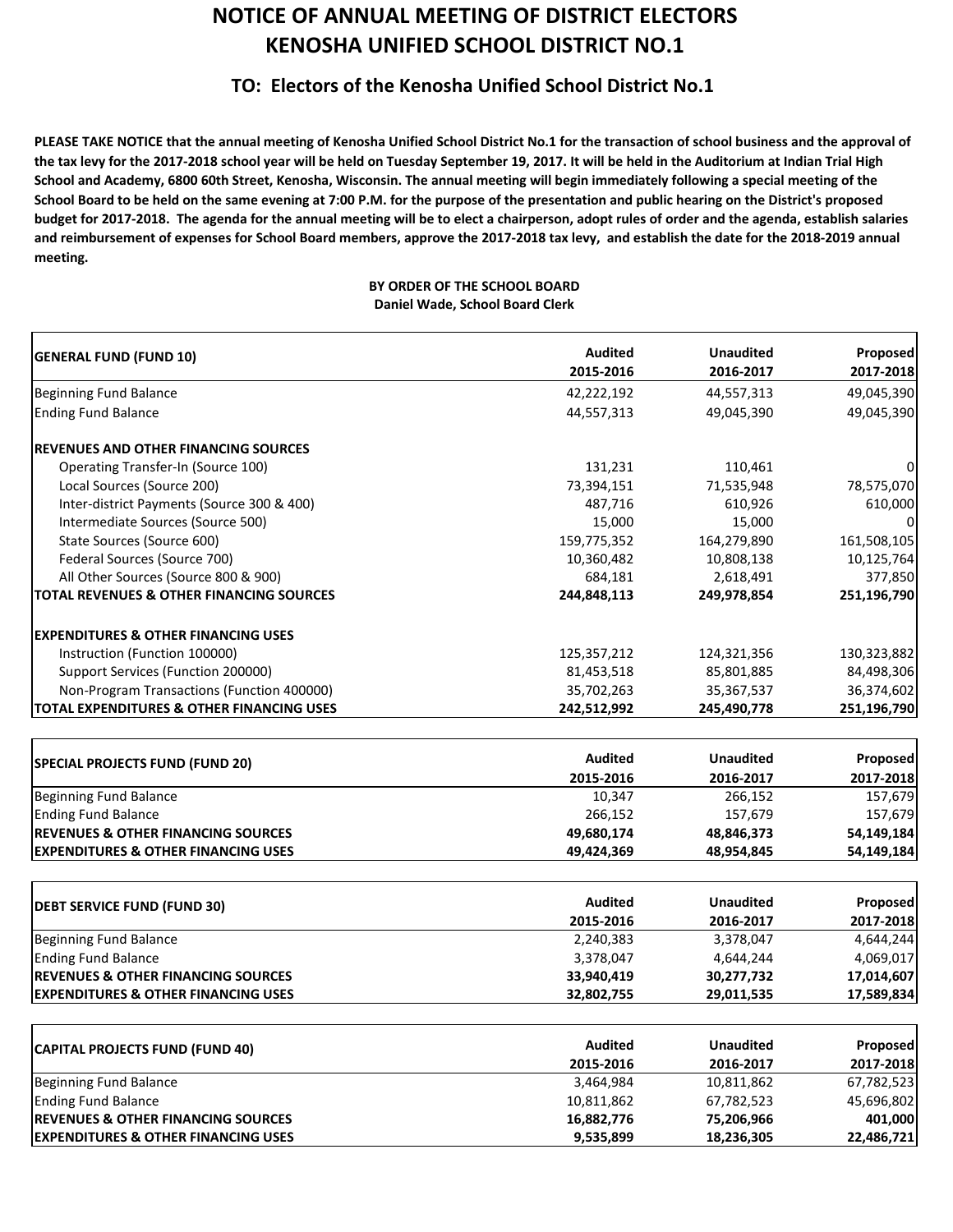| <b>FOOD SERVICE FUND (50)</b>                   | <b>Audited</b> | <b>Unaudited</b> | <b>Proposed</b> |
|-------------------------------------------------|----------------|------------------|-----------------|
|                                                 | 2015-2016      | 2016-2017        | 2017-2018       |
| Beginning Fund Balance                          | 2,579,425      | 2,904,665        | 3,169,813       |
| <b>Ending Fund Balance</b>                      | 2,904,665      | 3,169,813        | 3,169,813       |
| <b>IREVENUES &amp; OTHER FINANCING SOURCES</b>  | 8,656,397      | 8,682,083        | 8,777,300       |
| <b>IEXPENDITURES &amp; OTHER FINANCING USES</b> | 8,331,157      | 8,416,935        | 8,777,300       |
| <b>COMMUNITY SERVICES FUND (FUND 80)</b>        | <b>Audited</b> | <b>Unaudited</b> | Proposed        |
|                                                 | 2015-2016      | 2016-2017        | 2017-2018       |
| Beginning Fund Balance                          | 2,368,848      | 2,703,263        | 3,011,591       |
| <b>Ending Fund Balance</b>                      | 2,703,263      | 3,011,591        | 2,854,803       |
| <b>IREVENUES &amp; OTHER FINANCING SOURCES</b>  | 1,629,431      | 1,712,545        | 1,530,000       |
| <b>IEXPENDITURES &amp; OTHER FINANCING USES</b> | 1,295,016      | 1,404,217        | 1,686,788       |

٦

| <b>TOTAL EXPENDITURES AND OTHER FINANCING USES</b> |                |                  |                 |  |
|----------------------------------------------------|----------------|------------------|-----------------|--|
| <b>ALL FUNDS</b>                                   | <b>Audited</b> | <b>Unaudited</b> | <b>Proposed</b> |  |
|                                                    | 2015-2016      | 2016-2017        | 2017-2018       |  |
| <b>GROSS TOTAL EXPENDITURES - ALL FUNDS</b>        | 343,902,188    | 351,514,616      | 355,886,616     |  |
| Interfund Transfers (Source 100) - ALL FUNDS       | 32,171,106     | 31,124,530       | 31,907,561      |  |
| <b>Refinancing Expenditures (Fund 30)</b>          | 14,984,537     | 7,544,687        | 947,480         |  |
| <b>INET TOTAL EXPENDITURES - ALL FUNDS</b>         | 296,746,545    | 312,845,399      | 323,031,575     |  |
| <b>IPERCENTAGE CHANGE FROM PRIOR YEAR</b>          | 1.04%          | 5.43%            | 3.26%           |  |

| <b>PROPOSED PROPERTY TAX LEVY</b>           |                |                  |                 |
|---------------------------------------------|----------------|------------------|-----------------|
| <b>IFUND</b>                                | <b>Audited</b> | <b>Unaudited</b> | <b>Proposed</b> |
|                                             | 2015-2016      | 2016-2017        | 2017-2018       |
| General Fund                                | 71,041,926     | 69,282,075       | 76,521,402      |
| Referendum Debt Service Fund                | 11,986,597     | 7,158,149        | 5,223,023       |
| Non-Referendum Debt Service Fund            | 4,837,158      | 9,315,578        | 10,477,856      |
| Capital Expansion Fund                      |                | 0                |                 |
| Community Service Fund                      | 1,500,000      | 1,500,000        | 1,500,000       |
| <b>ITOTAL SCHOOL LEVY</b>                   | 89,365,681     | 87,255,802       | 93,722,281      |
| <b>IPERCENTAGE INCREASE FROM PRIOR YEAR</b> | 0.06%          | $-2.36%$         | $7.41\%$ *      |

\* Preliminary Estimate

 $\mathbf{r}$ 

Note: Subtotals contain calculated fields and formulas which may result in rounded values